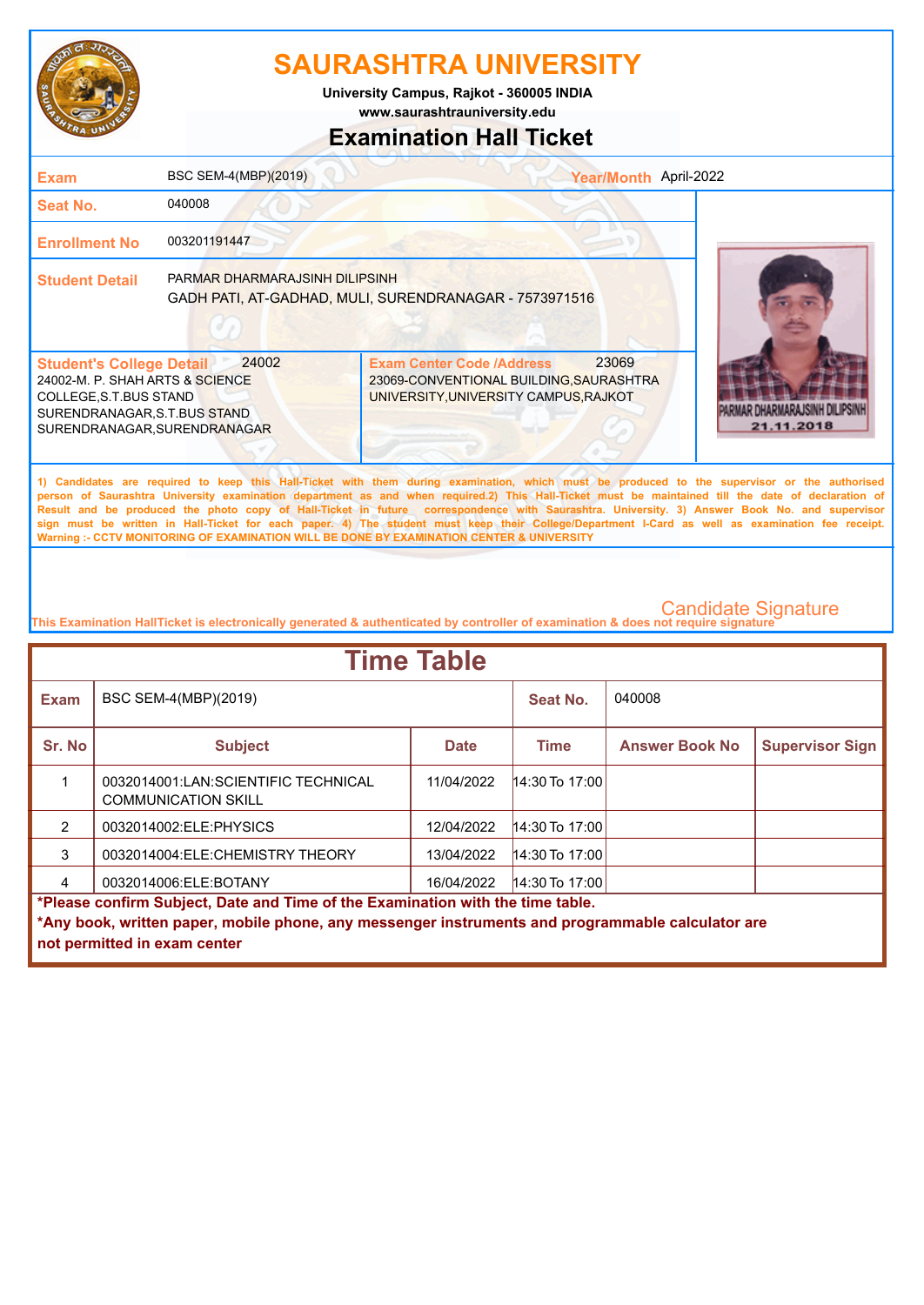

**University Campus, Rajkot - 360005 INDIA**

**www.saurashtrauniversity.edu**

### **Examination Hall Ticket**

| <b>Exam</b>                                                                                                                                                  | BSC SEM-4(MBP)(2019)         | Year/Month April-2022                                                                                                                                                                                                                                                                                                                                                                                                                                                                                                                                                                                                                                                                               |  |
|--------------------------------------------------------------------------------------------------------------------------------------------------------------|------------------------------|-----------------------------------------------------------------------------------------------------------------------------------------------------------------------------------------------------------------------------------------------------------------------------------------------------------------------------------------------------------------------------------------------------------------------------------------------------------------------------------------------------------------------------------------------------------------------------------------------------------------------------------------------------------------------------------------------------|--|
| <b>Seat No.</b>                                                                                                                                              | 040009                       |                                                                                                                                                                                                                                                                                                                                                                                                                                                                                                                                                                                                                                                                                                     |  |
| <b>Enrollment No</b>                                                                                                                                         | 003201191457                 |                                                                                                                                                                                                                                                                                                                                                                                                                                                                                                                                                                                                                                                                                                     |  |
| <b>Student Detail</b>                                                                                                                                        | PARMAR JAYPALSINH NARPATSINH | AT- GADHADTA- MULI, MULI, SURENDRANAGAR - 9924595806                                                                                                                                                                                                                                                                                                                                                                                                                                                                                                                                                                                                                                                |  |
| <b>Student's College Detail</b><br>24002-M. P. SHAH ARTS & SCIENCE<br>COLLEGE, S.T.BUS STAND<br>SURENDRANAGAR, S.T.BUS STAND<br>SURENDRANAGAR, SURENDRANAGAR | 24002                        | 23069<br><b>Exam Center Code /Address</b><br>23069-CONVENTIONAL BUILDING, SAURASHTRA<br>UNIVERSITY, UNIVERSITY CAMPUS, RAJKOT                                                                                                                                                                                                                                                                                                                                                                                                                                                                                                                                                                       |  |
|                                                                                                                                                              |                              | 1) Candidates are required to keep this Hall-Ticket with them during examination, which must be produced to the supervisor or the authorised<br>person of Saurashtra University examination department as and when required.2) This Hall-Ticket must be maintained till the date of declaration of<br>Result and be produced the photo copy of Hall-Ticket in future correspondence with Saurashtra. University. 3) Answer Book No. and supervisor<br>sign must be written in Hall-Ticket for each paper. 4) The student must keep their College/Department I-Card as well as examination fee receipt.<br>Warning :- CCTV MONITORING OF EXAMINATION WILL BE DONE BY EXAMINATION CENTER & UNIVERSITY |  |

| <b>Time Table</b>                                                              |                                                                                                                                   |             |                  |                       |                        |  |
|--------------------------------------------------------------------------------|-----------------------------------------------------------------------------------------------------------------------------------|-------------|------------------|-----------------------|------------------------|--|
| <b>Exam</b>                                                                    | BSC SEM-4(MBP)(2019)                                                                                                              |             | Seat No.         | 040009                |                        |  |
| Sr. No                                                                         | <b>Subject</b>                                                                                                                    | <b>Date</b> | <b>Time</b>      | <b>Answer Book No</b> | <b>Supervisor Sign</b> |  |
|                                                                                | 0032014002: ELE: PHYSICS: (TH, TOTAL)                                                                                             | 12/04/2022  | $14:30$ To 17:00 |                       |                        |  |
| $\mathcal{P}$                                                                  | 0032014004:ELE:CHEMISTRY THEORY:(<br>TH, TOTAL)                                                                                   | 13/04/2022  | $14:30$ To 17:00 |                       |                        |  |
| 3                                                                              | 0032014006:ELE:BOTANY:(TH, TOTAL)                                                                                                 | 16/04/2022  | $14:30$ To 17:00 |                       |                        |  |
| *Please confirm Subject, Date and Time of the Examination with the time table. |                                                                                                                                   |             |                  |                       |                        |  |
|                                                                                | *Any book, written paper, mobile phone, any messenger instruments and programmable calculator are<br>not permitted in exam center |             |                  |                       |                        |  |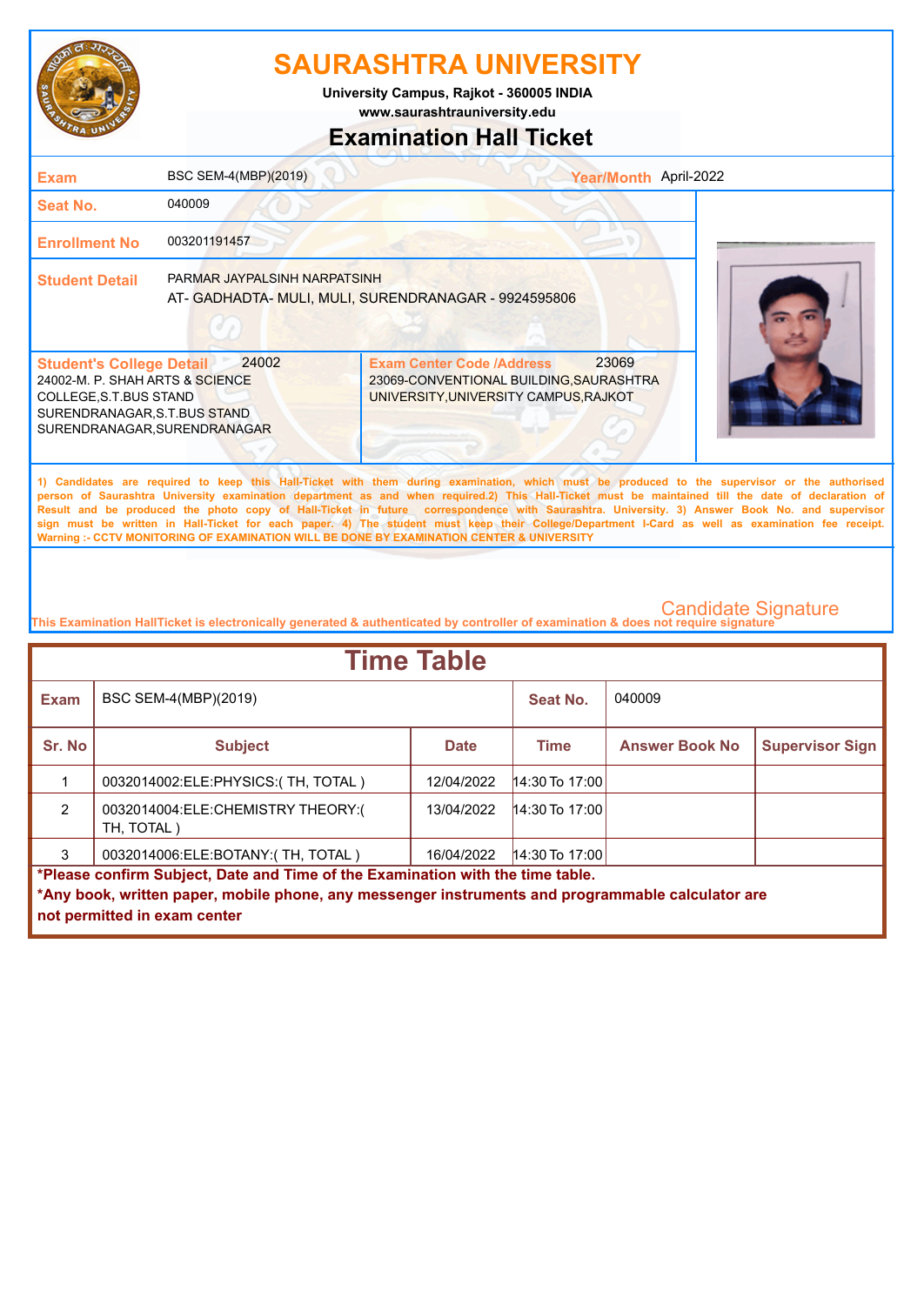

**www.saurashtrauniversity.edu University Campus, Rajkot - 360005 INDIA**

### **Examination Hall Ticket**

| <b>Exam</b>                                                                                                                                                  | BSC SEM-4(MBP)(2019)                                                            |                                                                                                                                                                                                                                                                                                                                                                                                                                                                                                                                                                                                                                                                                                     | Year/Month April-2022 |  |
|--------------------------------------------------------------------------------------------------------------------------------------------------------------|---------------------------------------------------------------------------------|-----------------------------------------------------------------------------------------------------------------------------------------------------------------------------------------------------------------------------------------------------------------------------------------------------------------------------------------------------------------------------------------------------------------------------------------------------------------------------------------------------------------------------------------------------------------------------------------------------------------------------------------------------------------------------------------------------|-----------------------|--|
| <b>Seat No.</b>                                                                                                                                              | 040010                                                                          |                                                                                                                                                                                                                                                                                                                                                                                                                                                                                                                                                                                                                                                                                                     |                       |  |
| <b>Enrollment No</b>                                                                                                                                         | 003201191304                                                                    |                                                                                                                                                                                                                                                                                                                                                                                                                                                                                                                                                                                                                                                                                                     |                       |  |
| <b>Student Detail</b>                                                                                                                                        | CHAVDA YASHRAJSINH PARSOTAMBHAI<br>RAMPARA, WADHWAN, SURENDRANAGAR - 7984948191 |                                                                                                                                                                                                                                                                                                                                                                                                                                                                                                                                                                                                                                                                                                     |                       |  |
| <b>Student's College Detail</b><br>24002-M. P. SHAH ARTS & SCIENCE<br>COLLEGE, S.T.BUS STAND<br>SURENDRANAGAR, S.T.BUS STAND<br>SURENDRANAGAR, SURENDRANAGAR | 24002                                                                           | <b>Exam Center Code /Address</b><br>23069-CONVENTIONAL BUILDING, SAURASHTRA<br>UNIVERSITY, UNIVERSITY CAMPUS, RAJKOT                                                                                                                                                                                                                                                                                                                                                                                                                                                                                                                                                                                | 23069                 |  |
|                                                                                                                                                              |                                                                                 | 1) Candidates are required to keep this Hall-Ticket with them during examination, which must be produced to the supervisor or the authorised<br>person of Saurashtra University examination department as and when required.2) This Hall-Ticket must be maintained till the date of declaration of<br>Result and be produced the photo copy of Hall-Ticket in future correspondence with Saurashtra. University. 3) Answer Book No. and supervisor<br>sign must be written in Hall-Ticket for each paper. 4) The student must keep their College/Department I-Card as well as examination fee receipt.<br>Warning :- CCTV MONITORING OF EXAMINATION WILL BE DONE BY EXAMINATION CENTER & UNIVERSITY |                       |  |

| <b>Time Table</b>                                                                                 |                                                 |             |                  |                       |                        |  |
|---------------------------------------------------------------------------------------------------|-------------------------------------------------|-------------|------------------|-----------------------|------------------------|--|
| <b>Exam</b>                                                                                       | BSC SEM-4(MBP)(2019)                            |             | Seat No.         | 040010                |                        |  |
| Sr. No                                                                                            | <b>Subject</b>                                  | <b>Date</b> | Time             | <b>Answer Book No</b> | <b>Supervisor Sign</b> |  |
|                                                                                                   | 0032014002:ELE:PHYSICS:(TH, TOTAL)              | 12/04/2022  | $14:30$ To 17:00 |                       |                        |  |
| $\mathfrak{p}$                                                                                    | 0032014004:ELE:CHEMISTRY THEORY:(<br>TH, TOTAL) | 13/04/2022  | $14:30$ To 17:00 |                       |                        |  |
| 3                                                                                                 | 0032014006:ELE:BOTANY:(INT, TH,<br>TOTAL)       | 16/04/2022  | $14:30$ To 17:00 |                       |                        |  |
| *Please confirm Subject, Date and Time of the Examination with the time table.                    |                                                 |             |                  |                       |                        |  |
| *Any book, written paper, mobile phone, any messenger instruments and programmable calculator are |                                                 |             |                  |                       |                        |  |
|                                                                                                   | not permitted in exam center                    |             |                  |                       |                        |  |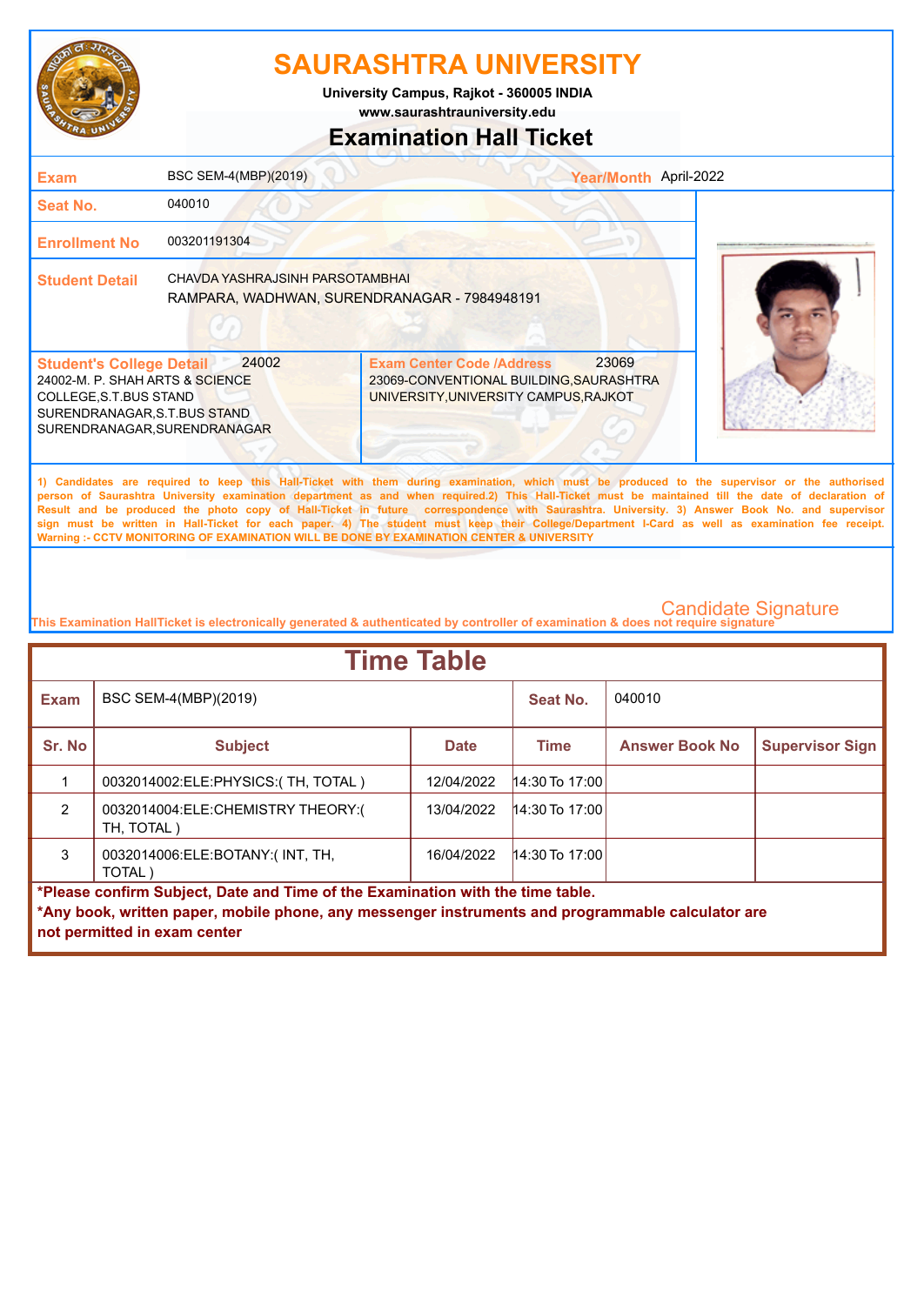

**www.saurashtrauniversity.edu University Campus, Rajkot - 360005 INDIA**

### **Examination Hall Ticket**

| <b>Exam</b>                                                                                                                                                  | BSC SEM-4(MBP)(2019)                                                                                          |                                                                                                                                                                                                                                                                                                                                                                                                                                                                                                                                                                                                                                                                                                     | Year/Month April-2022 |  |
|--------------------------------------------------------------------------------------------------------------------------------------------------------------|---------------------------------------------------------------------------------------------------------------|-----------------------------------------------------------------------------------------------------------------------------------------------------------------------------------------------------------------------------------------------------------------------------------------------------------------------------------------------------------------------------------------------------------------------------------------------------------------------------------------------------------------------------------------------------------------------------------------------------------------------------------------------------------------------------------------------------|-----------------------|--|
| <b>Seat No.</b>                                                                                                                                              | 040011                                                                                                        |                                                                                                                                                                                                                                                                                                                                                                                                                                                                                                                                                                                                                                                                                                     |                       |  |
| <b>Enrollment No</b>                                                                                                                                         | 003201191372                                                                                                  |                                                                                                                                                                                                                                                                                                                                                                                                                                                                                                                                                                                                                                                                                                     |                       |  |
| <b>Student Detail</b>                                                                                                                                        | KALOTRA VISHAL VIKRAMBHAI<br>AT-BALDANA TA-WADHWAN DIST-SURENDRANAGAR,<br>WADHWAN, SURENDRANAGAR - 9664773721 |                                                                                                                                                                                                                                                                                                                                                                                                                                                                                                                                                                                                                                                                                                     |                       |  |
| <b>Student's College Detail</b><br>24002-M. P. SHAH ARTS & SCIENCE<br>COLLEGE, S.T.BUS STAND<br>SURENDRANAGAR, S.T.BUS STAND<br>SURENDRANAGAR, SURENDRANAGAR | 24002                                                                                                         | <b>Exam Center Code /Address</b><br>23069-CONVENTIONAL BUILDING, SAURASHTRA<br>UNIVERSITY, UNIVERSITY CAMPUS, RAJKOT                                                                                                                                                                                                                                                                                                                                                                                                                                                                                                                                                                                | 23069                 |  |
|                                                                                                                                                              |                                                                                                               | 1) Candidates are required to keep this Hall-Ticket with them during examination, which must be produced to the supervisor or the authorised<br>person of Saurashtra University examination department as and when required.2) This Hall-Ticket must be maintained till the date of declaration of<br>Result and be produced the photo copy of Hall-Ticket in future correspondence with Saurashtra. University. 3) Answer Book No. and supervisor<br>sign must be written in Hall-Ticket for each paper. 4) The student must keep their College/Department I-Card as well as examination fee receipt.<br>Warning :- CCTV MONITORING OF EXAMINATION WILL BE DONE BY EXAMINATION CENTER & UNIVERSITY |                       |  |

| <b>Time Table</b>                                                                                 |                                                 |             |                  |                       |                        |  |
|---------------------------------------------------------------------------------------------------|-------------------------------------------------|-------------|------------------|-----------------------|------------------------|--|
| <b>Exam</b>                                                                                       | BSC SEM-4(MBP)(2019)                            |             | <b>Seat No.</b>  | 040011                |                        |  |
| Sr. No                                                                                            | <b>Subject</b>                                  | <b>Date</b> | <b>Time</b>      | <b>Answer Book No</b> | <b>Supervisor Sign</b> |  |
|                                                                                                   | 0032014002:ELE:PHYSICS:(TH, TOTAL)              | 12/04/2022  | $14:30$ To 17:00 |                       |                        |  |
| $\mathfrak{p}$                                                                                    | 0032014004:ELE:CHEMISTRY THEORY:(<br>TH, TOTAL) | 13/04/2022  | $14:30$ To 17:00 |                       |                        |  |
| 3                                                                                                 | 0032014006:ELE:BOTANY:(INT, TH,<br>TOTAL)       | 16/04/2022  | $14:30$ To 17:00 |                       |                        |  |
| *Please confirm Subject, Date and Time of the Examination with the time table.                    |                                                 |             |                  |                       |                        |  |
| *Any book, written paper, mobile phone, any messenger instruments and programmable calculator are |                                                 |             |                  |                       |                        |  |
|                                                                                                   | not permitted in exam center                    |             |                  |                       |                        |  |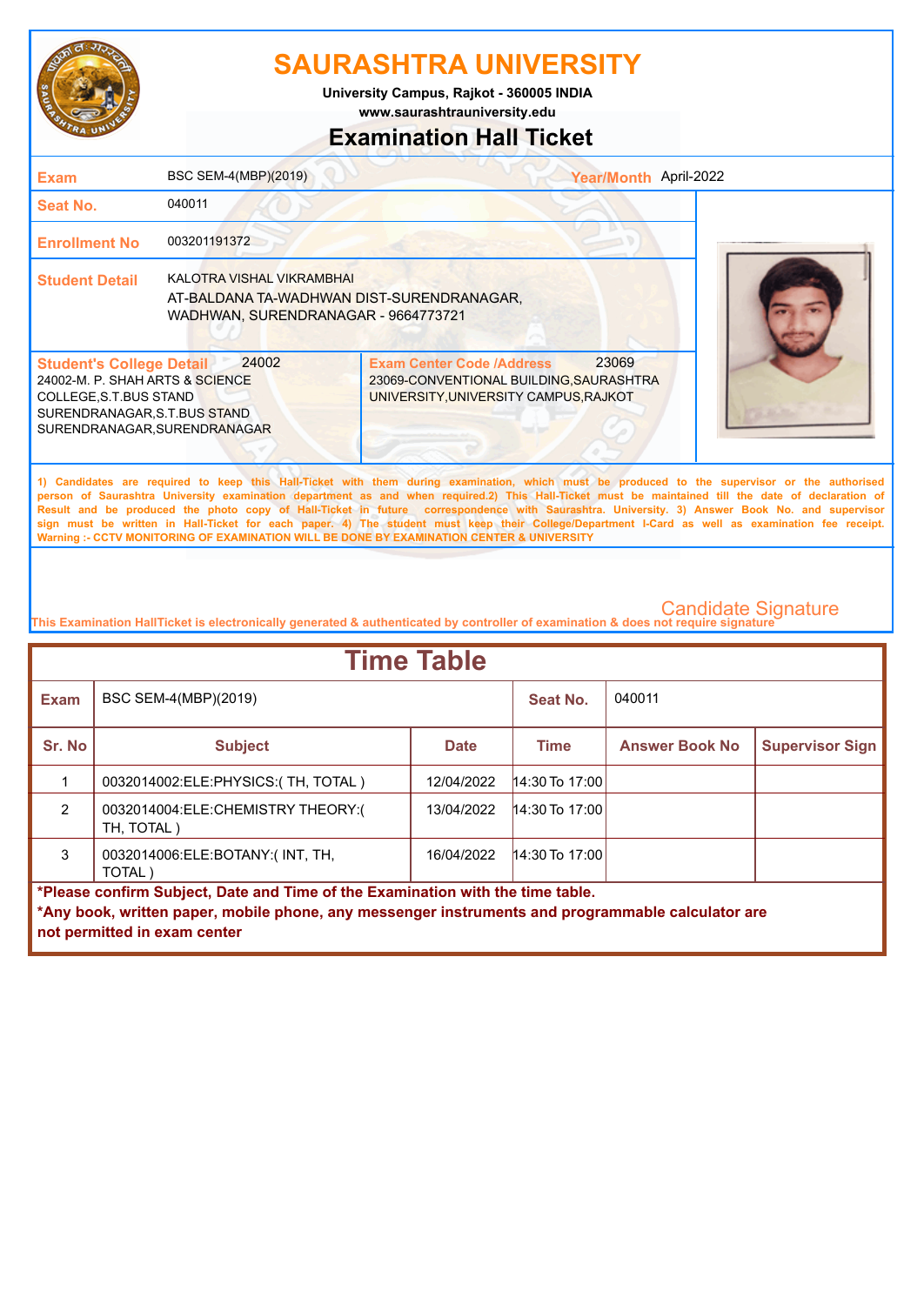

**University Campus, Rajkot - 360005 INDIA**

**www.saurashtrauniversity.edu**

### **Examination Hall Ticket**

| <b>Exam</b>                                                                                                                                                  | BSC SEM-4(MBP)(2019)                 |                                                                                                                                                                                                                                                                                                                                                                                                                                                                                                                                                                                                                                                                                                     | Year/Month April-2022 |                                 |
|--------------------------------------------------------------------------------------------------------------------------------------------------------------|--------------------------------------|-----------------------------------------------------------------------------------------------------------------------------------------------------------------------------------------------------------------------------------------------------------------------------------------------------------------------------------------------------------------------------------------------------------------------------------------------------------------------------------------------------------------------------------------------------------------------------------------------------------------------------------------------------------------------------------------------------|-----------------------|---------------------------------|
| Seat No.                                                                                                                                                     | 040012                               |                                                                                                                                                                                                                                                                                                                                                                                                                                                                                                                                                                                                                                                                                                     |                       |                                 |
| <b>Enrollment No</b>                                                                                                                                         | 003201191374                         |                                                                                                                                                                                                                                                                                                                                                                                                                                                                                                                                                                                                                                                                                                     |                       |                                 |
| <b>Student Detail</b>                                                                                                                                        | KANAD AMAN MAYUDINBHAI<br>7359695929 | SHERI NO 12, MASJID CHOWK, WADHWAN, SURENDRANAGAR -                                                                                                                                                                                                                                                                                                                                                                                                                                                                                                                                                                                                                                                 |                       |                                 |
| <b>Student's College Detail</b><br>24002-M. P. SHAH ARTS & SCIENCE<br>COLLEGE, S.T.BUS STAND<br>SURENDRANAGAR, S.T.BUS STAND<br>SURENDRANAGAR, SURENDRANAGAR | 24002                                | 23069<br><b>Exam Center Code /Address</b><br>23069-CONVENTIONAL BUILDING, SAURASHTRA<br>UNIVERSITY, UNIVERSITY CAMPUS, RAJKOT                                                                                                                                                                                                                                                                                                                                                                                                                                                                                                                                                                       |                       | <b>KANAD AMAN</b><br>14.11.2018 |
|                                                                                                                                                              |                                      | 1) Candidates are required to keep this Hall-Ticket with them during examination, which must be produced to the supervisor or the authorised<br>person of Saurashtra University examination department as and when required.2) This Hall-Ticket must be maintained till the date of declaration of<br>Result and be produced the photo copy of Hall-Ticket in future correspondence with Saurashtra. University. 3) Answer Book No. and supervisor<br>sign must be written in Hall-Ticket for each paper. 4) The student must keep their College/Department I-Card as well as examination fee receipt.<br>Warning :- CCTV MONITORING OF EXAMINATION WILL BE DONE BY EXAMINATION CENTER & UNIVERSITY |                       |                                 |

| <b>Time Table</b>                                                              |                                                                                                   |             |                  |                       |                        |  |
|--------------------------------------------------------------------------------|---------------------------------------------------------------------------------------------------|-------------|------------------|-----------------------|------------------------|--|
| <b>Exam</b>                                                                    | BSC SEM-4(MBP)(2019)                                                                              |             | Seat No.         | 040012                |                        |  |
| Sr. No                                                                         | <b>Subject</b>                                                                                    | <b>Date</b> | Time             | <b>Answer Book No</b> | <b>Supervisor Sign</b> |  |
|                                                                                | 0032014001:LAN:SCIENTIFIC TECHNICAL<br>COMMUNICATION SKILL: (TH, TOTAL)                           | 11/04/2022  | 14:30 To 17:00   |                       |                        |  |
| $\mathcal{P}$                                                                  | 0032014002:ELE:PHYSICS:(TH, TOTAL)                                                                | 12/04/2022  | $14:30$ To 17:00 |                       |                        |  |
| 3                                                                              | 0032014004:ELE:CHEMISTRY THEORY:(<br>TH. TOTAL )                                                  | 13/04/2022  | $14:30$ To 17:00 |                       |                        |  |
| $\overline{4}$                                                                 | 0032014006:ELE:BOTANY:(INT, TH,<br>TOTAL)                                                         | 16/04/2022  | $14:30$ To 17:00 |                       |                        |  |
| *Please confirm Subject, Date and Time of the Examination with the time table. |                                                                                                   |             |                  |                       |                        |  |
|                                                                                | *Any book, written paper, mobile phone, any messenger instruments and programmable calculator are |             |                  |                       |                        |  |
|                                                                                | not permitted in exam center                                                                      |             |                  |                       |                        |  |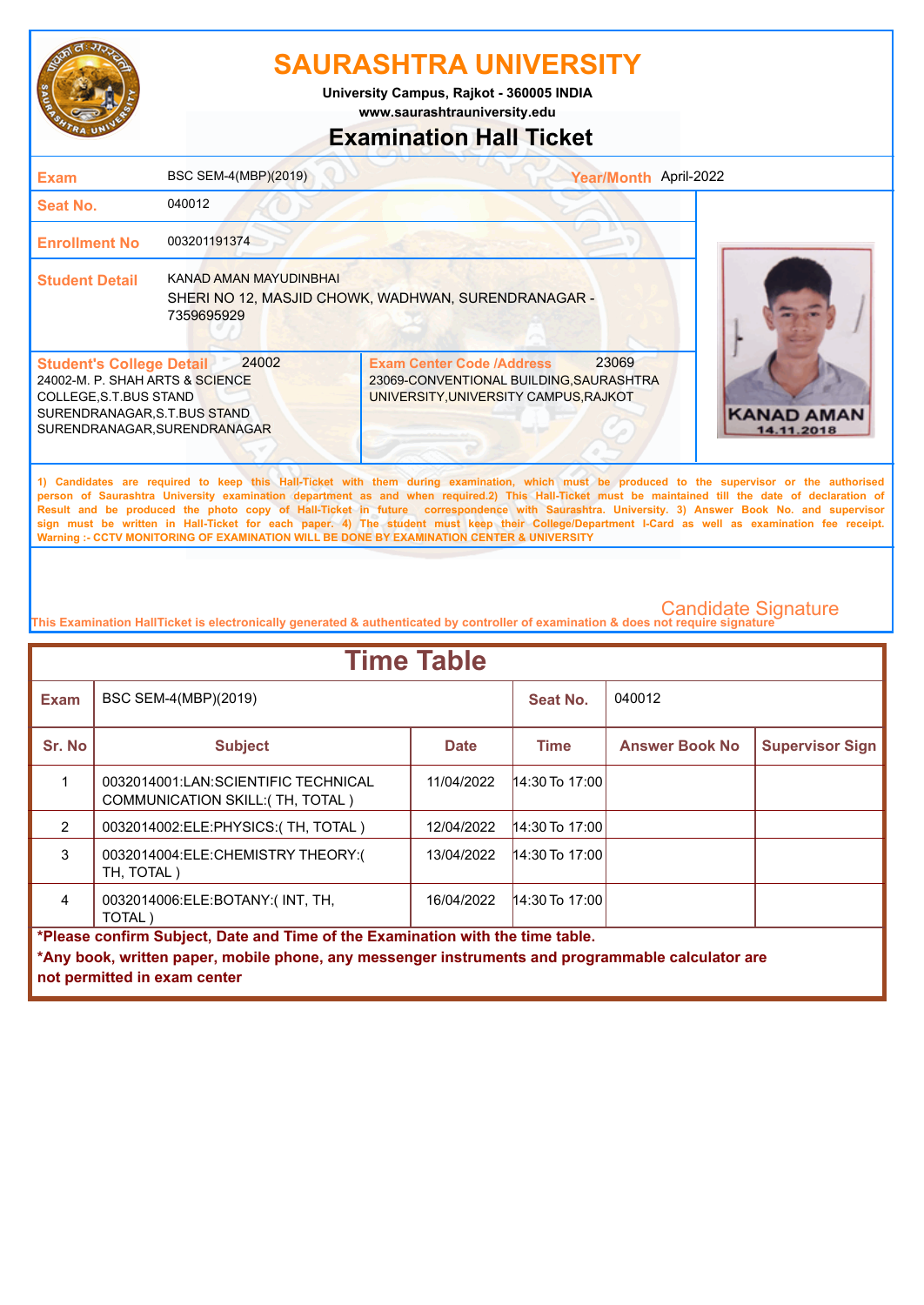

**University Campus, Rajkot - 360005 INDIA**

### **www.saurashtrauniversity.edu**

### **Examination Hall Ticket**

| <b>Exam</b>                                                                                                                                                   | BSC SEM-4(MBP)(2019)                 |                                                                                                                                                                                                                                                                                                                                                                                                                                                                                                                                                                                                                                                                                                     | Year/Month April-2022 |
|---------------------------------------------------------------------------------------------------------------------------------------------------------------|--------------------------------------|-----------------------------------------------------------------------------------------------------------------------------------------------------------------------------------------------------------------------------------------------------------------------------------------------------------------------------------------------------------------------------------------------------------------------------------------------------------------------------------------------------------------------------------------------------------------------------------------------------------------------------------------------------------------------------------------------------|-----------------------|
| <b>Seat No.</b>                                                                                                                                               | 040013                               |                                                                                                                                                                                                                                                                                                                                                                                                                                                                                                                                                                                                                                                                                                     |                       |
| <b>Enrollment No</b>                                                                                                                                          | 003201191346                         |                                                                                                                                                                                                                                                                                                                                                                                                                                                                                                                                                                                                                                                                                                     |                       |
| <b>Student Detail</b>                                                                                                                                         | <b>GHODAKIYA MEHULBHAI SUBJIBHAI</b> | RAMJI TEMPAL PASE, LIMBDI, SURENDRANAGAR - 6353365650                                                                                                                                                                                                                                                                                                                                                                                                                                                                                                                                                                                                                                               |                       |
| <b>Student's College Detail</b><br>24002-M. P. SHAH ARTS & SCIENCE<br>COLLEGE, S.T. BUS STAND<br>SURENDRANAGAR, S.T.BUS STAND<br>SURENDRANAGAR, SURENDRANAGAR | 24002                                | 23069<br><b>Exam Center Code /Address</b><br>23069-CONVENTIONAL BUILDING, SAURASHTRA<br>UNIVERSITY, UNIVERSITY CAMPUS, RAJKOT                                                                                                                                                                                                                                                                                                                                                                                                                                                                                                                                                                       |                       |
|                                                                                                                                                               |                                      | 1) Candidates are required to keep this Hall-Ticket with them during examination, which must be produced to the supervisor or the authorised<br>person of Saurashtra University examination department as and when required.2) This Hall-Ticket must be maintained till the date of declaration of<br>Result and be produced the photo copy of Hall-Ticket in future correspondence with Saurashtra. University. 3) Answer Book No. and supervisor<br>sign must be written in Hall-Ticket for each paper. 4) The student must keep their College/Department I-Card as well as examination fee receipt.<br>Warning :- CCTV MONITORING OF EXAMINATION WILL BE DONE BY EXAMINATION CENTER & UNIVERSITY |                       |

| <b>Time Table</b>                                                                                                                                                                                                   |                                                                                |             |                  |                       |                        |  |
|---------------------------------------------------------------------------------------------------------------------------------------------------------------------------------------------------------------------|--------------------------------------------------------------------------------|-------------|------------------|-----------------------|------------------------|--|
| <b>Exam</b>                                                                                                                                                                                                         | BSC SEM-4(MBP)(2019)                                                           |             | Seat No.         | 040013                |                        |  |
| Sr. No                                                                                                                                                                                                              | <b>Subject</b>                                                                 | <b>Date</b> | <b>Time</b>      | <b>Answer Book No</b> | <b>Supervisor Sign</b> |  |
|                                                                                                                                                                                                                     | 0032014001:LAN:SCIENTIFIC TECHNICAL<br><b>COMMUNICATION SKILL: (TH, TOTAL)</b> | 11/04/2022  | $14:30$ To 17:00 |                       |                        |  |
| $\mathcal{P}$                                                                                                                                                                                                       | 0032014002:ELE:PHYSICS:(TH, TOTAL)                                             | 12/04/2022  | $14:30$ To 17:00 |                       |                        |  |
| 3                                                                                                                                                                                                                   | 0032014004:ELE:CHEMISTRY THEORY:(<br>TH, TOTAL)                                | 13/04/2022  | $14:30$ To 17:00 |                       |                        |  |
| 4                                                                                                                                                                                                                   | 0032014006:ELE:BOTANY:(TH, TOTAL)                                              | 16/04/2022  | $14:30$ To 17:00 |                       |                        |  |
| *Please confirm Subject, Date and Time of the Examination with the time table.<br>*Any book, written paper, mobile phone, any messenger instruments and programmable calculator are<br>not permitted in exam center |                                                                                |             |                  |                       |                        |  |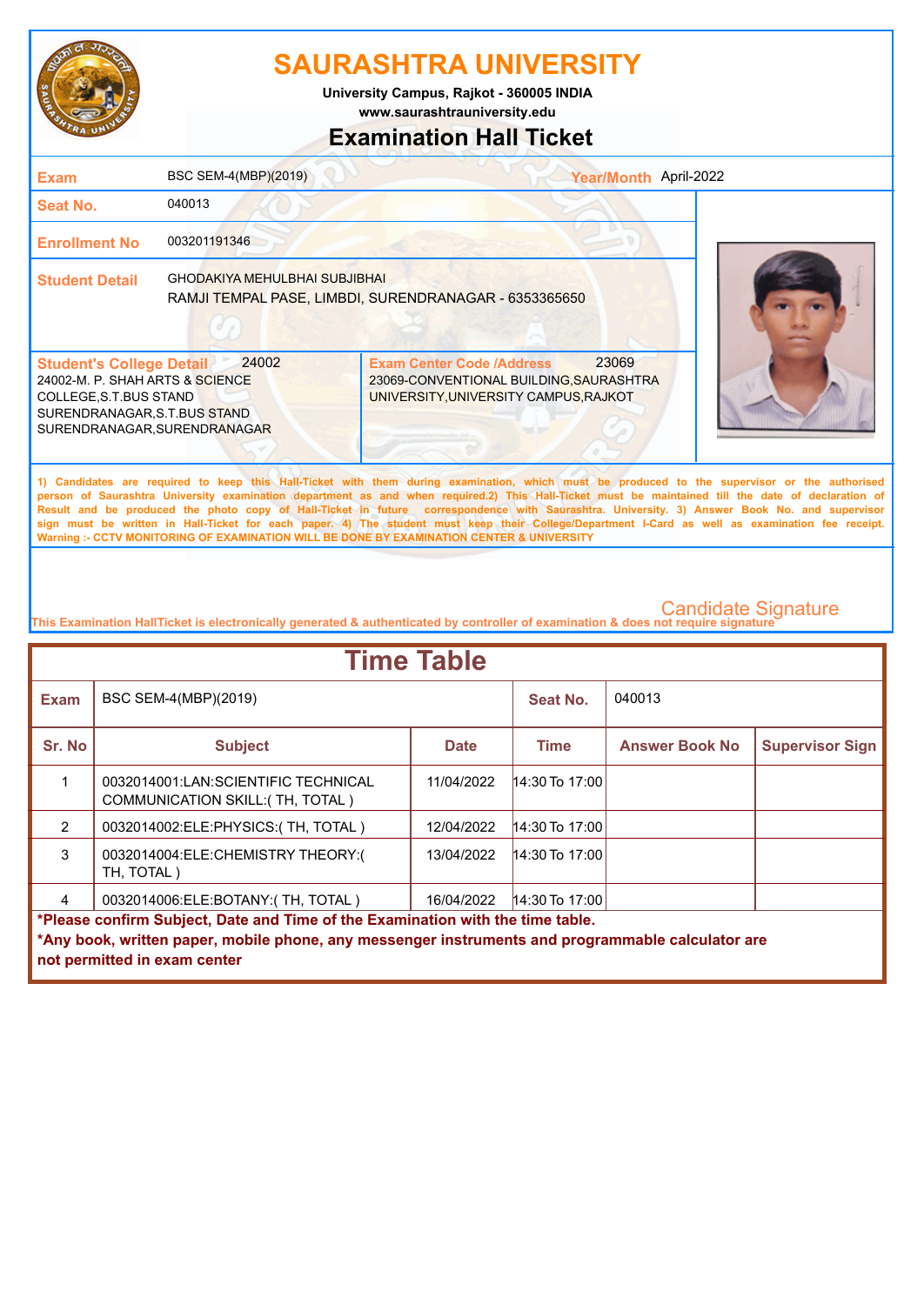

**University Campus, Rajkot - 360005 INDIA**

**www.saurashtrauniversity.edu**

### **Examination Hall Ticket**

| <b>Exam</b>                                                                                                                                                  | BSC SEM-4(MBP)(2019)           | Year/Month April-2022                                                                                                                                                                                                                                                                                                                                                                                                                                                                                                                                                                                  |  |
|--------------------------------------------------------------------------------------------------------------------------------------------------------------|--------------------------------|--------------------------------------------------------------------------------------------------------------------------------------------------------------------------------------------------------------------------------------------------------------------------------------------------------------------------------------------------------------------------------------------------------------------------------------------------------------------------------------------------------------------------------------------------------------------------------------------------------|--|
| <b>Seat No.</b>                                                                                                                                              | 040014                         |                                                                                                                                                                                                                                                                                                                                                                                                                                                                                                                                                                                                        |  |
| <b>Enrollment No</b>                                                                                                                                         | 003201191345                   |                                                                                                                                                                                                                                                                                                                                                                                                                                                                                                                                                                                                        |  |
| <b>Student Detail</b>                                                                                                                                        | GAUSVAMI YAGNIKPARI RAJESHPARI | AT-RAMRAJPAR, LIMBADI, SURENDRANAGAR - 9737749372                                                                                                                                                                                                                                                                                                                                                                                                                                                                                                                                                      |  |
| <b>Student's College Detail</b><br>24002-M. P. SHAH ARTS & SCIENCE<br>COLLEGE, S.T.BUS STAND<br>SURENDRANAGAR, S.T.BUS STAND<br>SURENDRANAGAR, SURENDRANAGAR | 24002                          | 23069<br><b>Exam Center Code /Address</b><br>23069-CONVENTIONAL BUILDING, SAURASHTRA<br>UNIVERSITY, UNIVERSITY CAMPUS, RAJKOT                                                                                                                                                                                                                                                                                                                                                                                                                                                                          |  |
|                                                                                                                                                              |                                | 1) Candidates are required to keep this Hall-Ticket with them during examination, which must be produced to the supervisor or the authorised<br>person of Saurashtra University examination department as and when required.2) This Hall-Ticket must be maintained till the date of declaration of<br>Result and be produced the photo copy of Hall-Ticket in future correspondence with Saurashtra. University. 3) Answer Book No. and supervisor<br>sign must be written in Hall-Ticket for each paper. 4) The student must keep their College/Department I-Card as well as examination fee receipt. |  |

**This Examination HallTicket is electronically generated & authenticated by controller of examination & does not require signature** 

**Warning :- CCTV MONITORING OF EXAMINATION WILL BE DONE BY EXAMINATION CENTER & UNIVERSITY**

| <b>Time Table</b>                                                              |                                                                                                   |             |                  |                       |                        |  |  |
|--------------------------------------------------------------------------------|---------------------------------------------------------------------------------------------------|-------------|------------------|-----------------------|------------------------|--|--|
| <b>Exam</b>                                                                    | BSC SEM-4(MBP)(2019)                                                                              |             | Seat No.         | 040014                |                        |  |  |
| Sr. No                                                                         | <b>Subject</b>                                                                                    | <b>Date</b> | Time             | <b>Answer Book No</b> | <b>Supervisor Sign</b> |  |  |
|                                                                                | 0032014001:LAN:SCIENTIFIC TECHNICAL<br>COMMUNICATION SKILL: (TH, TOTAL)                           | 11/04/2022  | $14:30$ To 17:00 |                       |                        |  |  |
| $\overline{2}$                                                                 | 0032014002:ELE:PHYSICS:(TH, TOTAL)                                                                | 12/04/2022  | $14:30$ To 17:00 |                       |                        |  |  |
| 3                                                                              | 0032014004:ELE:CHEMISTRY THEORY:(<br>TH, TOTAL)                                                   | 13/04/2022  | $14:30$ To 17:00 |                       |                        |  |  |
| $\overline{4}$                                                                 | 0032014006:ELE:BOTANY:(INT, TH,<br>16/04/2022<br>$14:30$ To 17:00<br>TOTAL)                       |             |                  |                       |                        |  |  |
| *Please confirm Subject, Date and Time of the Examination with the time table. |                                                                                                   |             |                  |                       |                        |  |  |
|                                                                                | *Any book, written paper, mobile phone, any messenger instruments and programmable calculator are |             |                  |                       |                        |  |  |
|                                                                                | not permitted in exam center                                                                      |             |                  |                       |                        |  |  |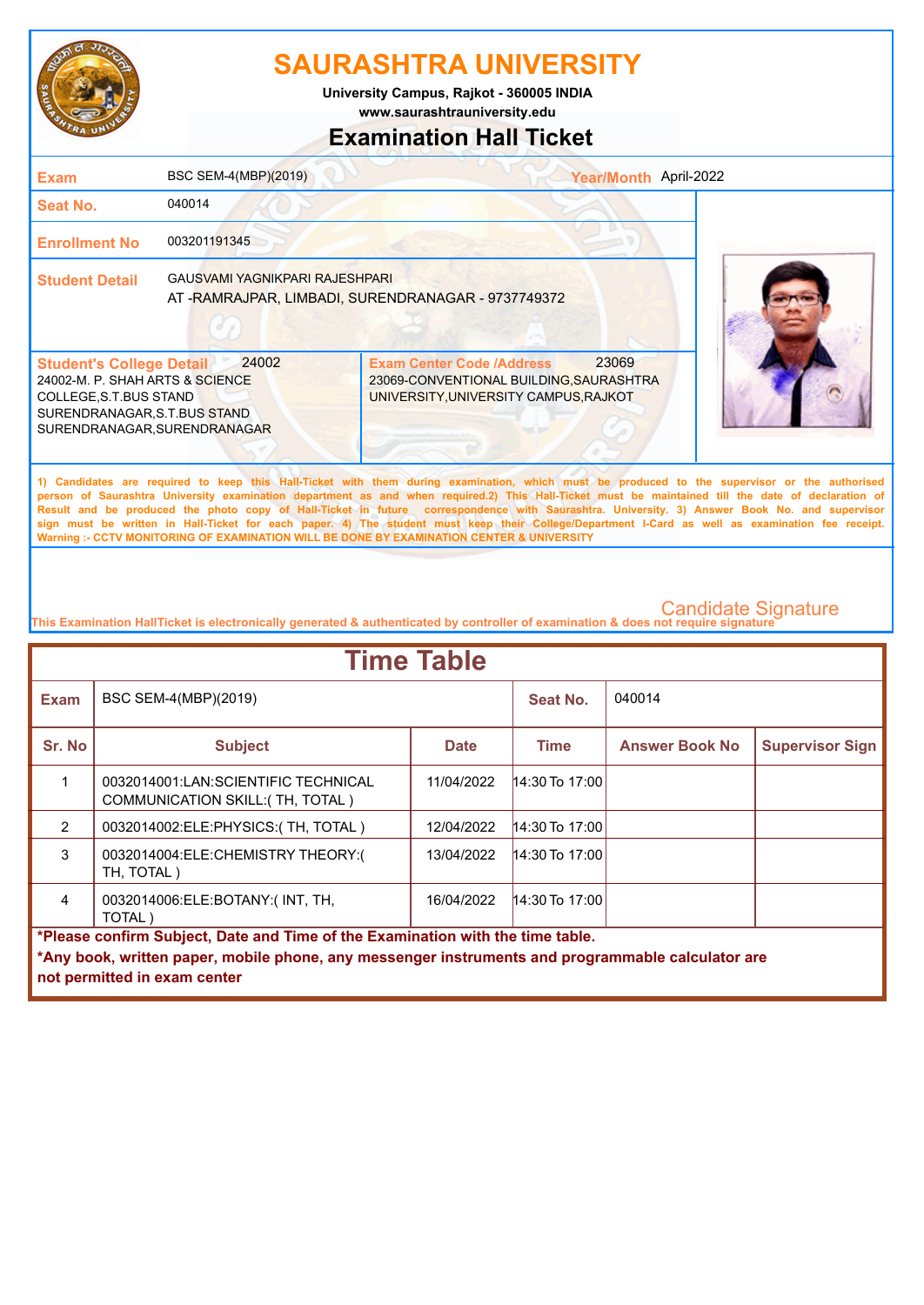

**www.saurashtrauniversity.edu University Campus, Rajkot - 360005 INDIA**

### **Examination Hall Ticket**

| <b>Exam</b>                                                                                                                                                   | BSC SEM-4(MBP)(2019)                                                                                                  |                                                                                                                                                                                                                                                                                                                                                                                                                                                                                                                                                                                                                                                                                                     | Year/Month April-2022 |
|---------------------------------------------------------------------------------------------------------------------------------------------------------------|-----------------------------------------------------------------------------------------------------------------------|-----------------------------------------------------------------------------------------------------------------------------------------------------------------------------------------------------------------------------------------------------------------------------------------------------------------------------------------------------------------------------------------------------------------------------------------------------------------------------------------------------------------------------------------------------------------------------------------------------------------------------------------------------------------------------------------------------|-----------------------|
| Seat No.                                                                                                                                                      | 040015                                                                                                                |                                                                                                                                                                                                                                                                                                                                                                                                                                                                                                                                                                                                                                                                                                     |                       |
| <b>Enrollment No</b>                                                                                                                                          | 003201191498                                                                                                          |                                                                                                                                                                                                                                                                                                                                                                                                                                                                                                                                                                                                                                                                                                     |                       |
| <b>Student Detail</b>                                                                                                                                         | SARADIYA NAVGHANBHAI MATRABHAI<br>THANGADH ROAD TARNETAR NEAR GB POWER HOUSE.<br>THANGADH, SURENDRANAGAR - 7284962935 |                                                                                                                                                                                                                                                                                                                                                                                                                                                                                                                                                                                                                                                                                                     |                       |
| <b>Student's College Detail</b><br>24002-M. P. SHAH ARTS & SCIENCE<br>COLLEGE, S.T. BUS STAND<br>SURENDRANAGAR, S.T.BUS STAND<br>SURENDRANAGAR, SURENDRANAGAR | 24002                                                                                                                 | 23069<br><b>Exam Center Code /Address</b><br>23069-CONVENTIONAL BUILDING, SAURASHTRA<br>UNIVERSITY, UNIVERSITY CAMPUS, RAJKOT                                                                                                                                                                                                                                                                                                                                                                                                                                                                                                                                                                       |                       |
|                                                                                                                                                               |                                                                                                                       | 1) Candidates are required to keep this Hall-Ticket with them during examination, which must be produced to the supervisor or the authorised<br>person of Saurashtra University examination department as and when required.2) This Hall-Ticket must be maintained till the date of declaration of<br>Result and be produced the photo copy of Hall-Ticket in future correspondence with Saurashtra. University. 3) Answer Book No. and supervisor<br>sign must be written in Hall-Ticket for each paper. 4) The student must keep their College/Department I-Card as well as examination fee receipt.<br>Warning :- CCTV MONITORING OF EXAMINATION WILL BE DONE BY EXAMINATION CENTER & UNIVERSITY |                       |

| <b>Time Table</b>                                                                                                                                                                                                   |                                                                                          |            |                  |  |  |        |  |
|---------------------------------------------------------------------------------------------------------------------------------------------------------------------------------------------------------------------|------------------------------------------------------------------------------------------|------------|------------------|--|--|--------|--|
| <b>Exam</b>                                                                                                                                                                                                         | BSC SEM-4(MBP)(2019)<br>Seat No.                                                         |            |                  |  |  | 040015 |  |
| Sr. No                                                                                                                                                                                                              | <b>Supervisor Sign</b><br><b>Answer Book No</b><br><b>Subject</b><br>Time<br><b>Date</b> |            |                  |  |  |        |  |
|                                                                                                                                                                                                                     | 0032014004:ELE:CHEMISTRY THEORY:(<br>TH, TOTAL)                                          | 13/04/2022 | $14:30$ To 17:00 |  |  |        |  |
| *Please confirm Subject, Date and Time of the Examination with the time table.<br>*Any book, written paper, mobile phone, any messenger instruments and programmable calculator are<br>not permitted in exam center |                                                                                          |            |                  |  |  |        |  |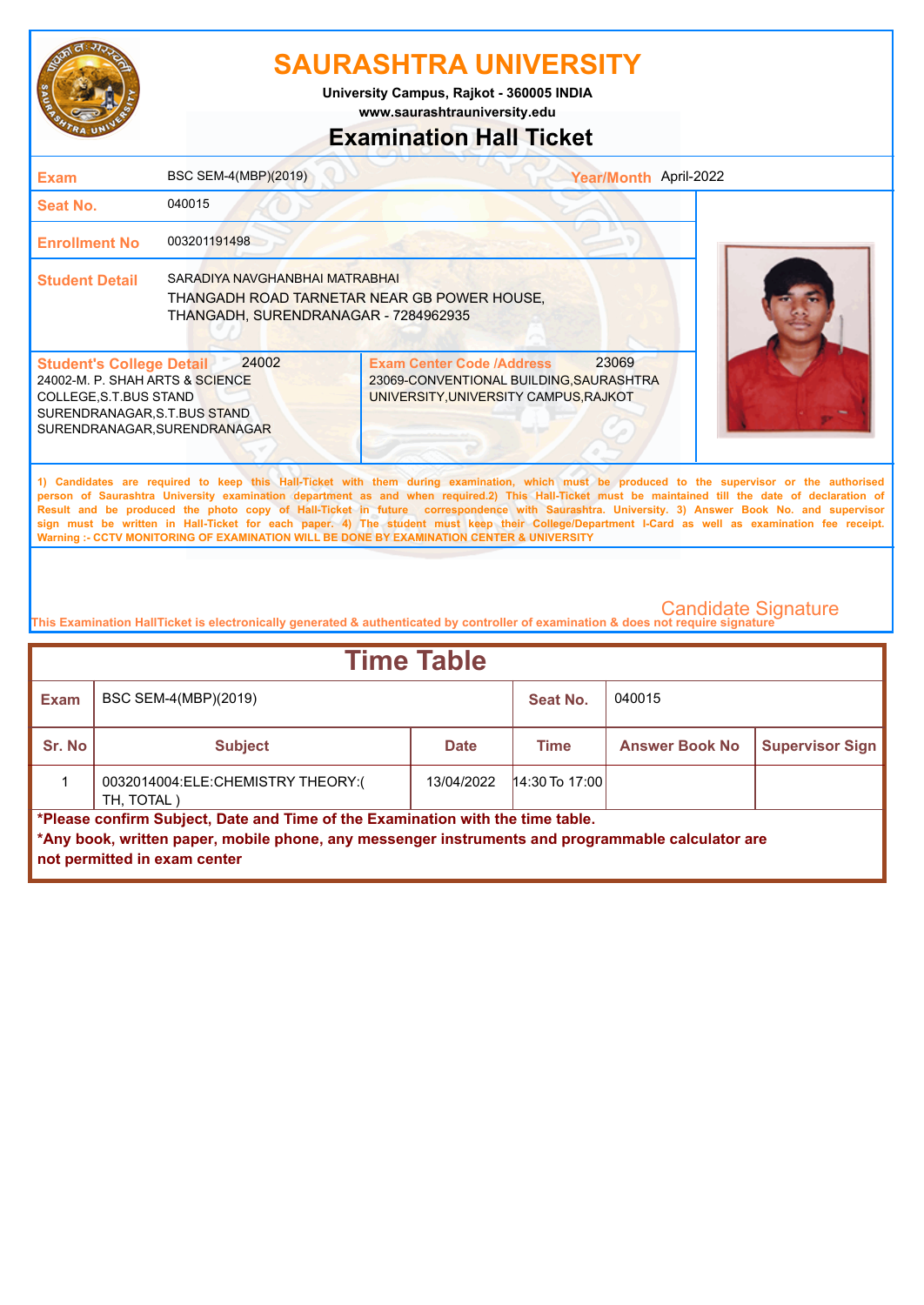

**www.saurashtrauniversity.edu University Campus, Rajkot - 360005 INDIA**

### **Examination Hall Ticket**

| <b>Exam</b>                                                                                                                                                                                                                                                                                                                                                                                                                                                                                                                                                                                                                                                                                         | BSC SEM-4(MBP)(2019)                                                                                              |                                                                                                                      | Year/Month April-2022 |  |  |
|-----------------------------------------------------------------------------------------------------------------------------------------------------------------------------------------------------------------------------------------------------------------------------------------------------------------------------------------------------------------------------------------------------------------------------------------------------------------------------------------------------------------------------------------------------------------------------------------------------------------------------------------------------------------------------------------------------|-------------------------------------------------------------------------------------------------------------------|----------------------------------------------------------------------------------------------------------------------|-----------------------|--|--|
| <b>Seat No.</b>                                                                                                                                                                                                                                                                                                                                                                                                                                                                                                                                                                                                                                                                                     | 040016                                                                                                            |                                                                                                                      |                       |  |  |
| <b>Enrollment No</b>                                                                                                                                                                                                                                                                                                                                                                                                                                                                                                                                                                                                                                                                                | 003201191370                                                                                                      |                                                                                                                      |                       |  |  |
| <b>Student Detail</b>                                                                                                                                                                                                                                                                                                                                                                                                                                                                                                                                                                                                                                                                               | KALOTRA KARTIK VIKARAMBHAI<br>UMIYA MANDIR ROAD, RAYKANAGAR, 80 FEET ROAD,<br>WADHWAN, SURENDRANAGAR - 9328097300 |                                                                                                                      |                       |  |  |
| <b>Student's College Detail</b><br>24002-M. P. SHAH ARTS & SCIENCE<br>COLLEGE, S.T.BUS STAND<br>SURENDRANAGAR, S.T.BUS STAND<br>SURENDRANAGAR, SURENDRANAGAR                                                                                                                                                                                                                                                                                                                                                                                                                                                                                                                                        | 24002                                                                                                             | <b>Exam Center Code /Address</b><br>23069-CONVENTIONAL BUILDING, SAURASHTRA<br>UNIVERSITY, UNIVERSITY CAMPUS, RAJKOT | 23069                 |  |  |
| 1) Candidates are required to keep this Hall-Ticket with them during examination, which must be produced to the supervisor or the authorised<br>person of Saurashtra University examination department as and when required.2) This Hall-Ticket must be maintained till the date of declaration of<br>Result and be produced the photo copy of Hall-Ticket in future correspondence with Saurashtra. University. 3) Answer Book No. and supervisor<br>sign must be written in Hall-Ticket for each paper. 4) The student must keep their College/Department I-Card as well as examination fee receipt.<br>Warning :- CCTV MONITORING OF EXAMINATION WILL BE DONE BY EXAMINATION CENTER & UNIVERSITY |                                                                                                                   |                                                                                                                      |                       |  |  |
|                                                                                                                                                                                                                                                                                                                                                                                                                                                                                                                                                                                                                                                                                                     |                                                                                                                   |                                                                                                                      |                       |  |  |

| <b>Time Table</b>                                                              |                                                                                                   |             |                  |                       |                        |  |
|--------------------------------------------------------------------------------|---------------------------------------------------------------------------------------------------|-------------|------------------|-----------------------|------------------------|--|
| <b>Exam</b>                                                                    | BSC SEM-4(MBP)(2019)                                                                              |             | Seat No.         | 040016                |                        |  |
| Sr. No                                                                         | <b>Subject</b>                                                                                    | <b>Date</b> | <b>Time</b>      | <b>Answer Book No</b> | <b>Supervisor Sign</b> |  |
|                                                                                | 0032014002: ELE: PHYSICS: (TH, TOTAL)                                                             | 12/04/2022  | $14:30$ To 17:00 |                       |                        |  |
| $\mathcal{P}$                                                                  | 0032014004:ELE:CHEMISTRY THEORY:(<br>TH, TOTAL)                                                   | 13/04/2022  | $14:30$ To 17:00 |                       |                        |  |
| 3                                                                              | 0032014006:ELE:BOTANY:(TH, TOTAL)                                                                 | 16/04/2022  | $14:30$ To 17:00 |                       |                        |  |
| *Please confirm Subject, Date and Time of the Examination with the time table. |                                                                                                   |             |                  |                       |                        |  |
|                                                                                | *Any book, written paper, mobile phone, any messenger instruments and programmable calculator are |             |                  |                       |                        |  |
|                                                                                | not permitted in exam center                                                                      |             |                  |                       |                        |  |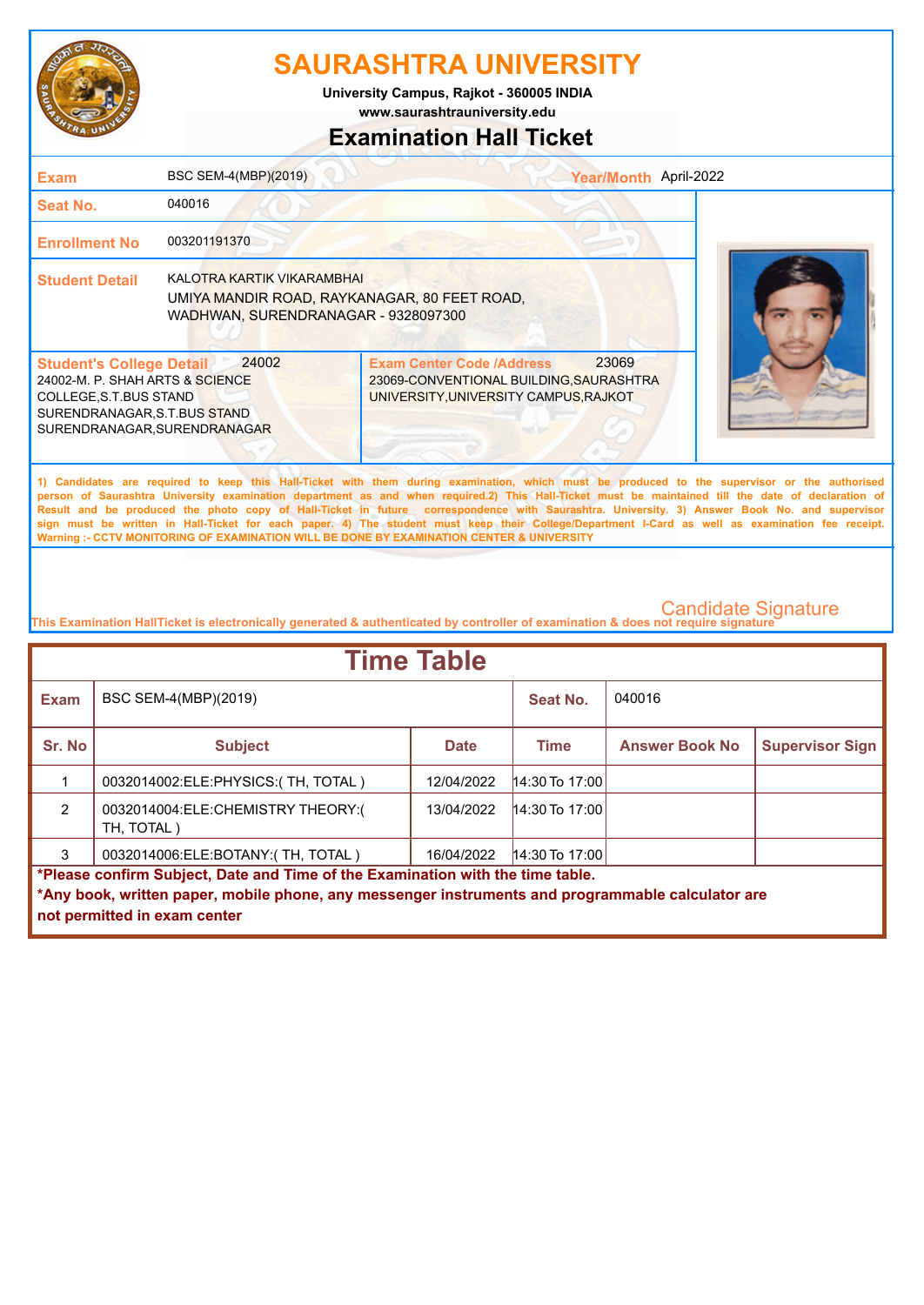

**www.saurashtrauniversity.edu University Campus, Rajkot - 360005 INDIA**

### **Examination Hall Ticket**

| <b>Exam</b>                                                                                                                                                  | BSC SEM-4(MBP)(2019)                | Year/Month April-2022                                                                                                                                                                                                                                                                                                                                                                                                                                                                                                                                                                                  |  |
|--------------------------------------------------------------------------------------------------------------------------------------------------------------|-------------------------------------|--------------------------------------------------------------------------------------------------------------------------------------------------------------------------------------------------------------------------------------------------------------------------------------------------------------------------------------------------------------------------------------------------------------------------------------------------------------------------------------------------------------------------------------------------------------------------------------------------------|--|
| Seat No.                                                                                                                                                     | 040017                              |                                                                                                                                                                                                                                                                                                                                                                                                                                                                                                                                                                                                        |  |
| <b>Enrollment No</b>                                                                                                                                         | 003201191524                        |                                                                                                                                                                                                                                                                                                                                                                                                                                                                                                                                                                                                        |  |
| <b>Student Detail</b>                                                                                                                                        | VADEKHANIYA MAHENDRABHAI BHARATBHAI | AT VADEKHAN, LAKHATAR, SURENDRANAGAR - 7046376929                                                                                                                                                                                                                                                                                                                                                                                                                                                                                                                                                      |  |
| <b>Student's College Detail</b><br>24002-M. P. SHAH ARTS & SCIENCE<br>COLLEGE, S.T.BUS STAND<br>SURENDRANAGAR, S.T.BUS STAND<br>SURENDRANAGAR, SURENDRANAGAR | 24002                               | 23069<br><b>Exam Center Code /Address</b><br>23069-CONVENTIONAL BUILDING, SAURASHTRA<br>UNIVERSITY, UNIVERSITY CAMPUS, RAJKOT                                                                                                                                                                                                                                                                                                                                                                                                                                                                          |  |
|                                                                                                                                                              |                                     | 1) Candidates are required to keep this Hall-Ticket with them during examination, which must be produced to the supervisor or the authorised<br>person of Saurashtra University examination department as and when required.2) This Hall-Ticket must be maintained till the date of declaration of<br>Result and be produced the photo copy of Hall-Ticket in future correspondence with Saurashtra. University. 3) Answer Book No. and supervisor<br>sign must be written in Hall-Ticket for each paper. 4) The student must keep their College/Department I-Card as well as examination fee receipt. |  |

**This Examination HallTicket is electronically generated & authenticated by controller of examination & does not require signature** 

**Warning :- CCTV MONITORING OF EXAMINATION WILL BE DONE BY EXAMINATION CENTER & UNIVERSITY**

| <b>Time Table</b>                                                                                 |                                                 |             |                  |                       |                        |  |
|---------------------------------------------------------------------------------------------------|-------------------------------------------------|-------------|------------------|-----------------------|------------------------|--|
| <b>Exam</b>                                                                                       | BSC SEM-4(MBP)(2019)                            |             | Seat No.         | 040017                |                        |  |
| Sr. No                                                                                            | <b>Subject</b>                                  | <b>Date</b> | <b>Time</b>      | <b>Answer Book No</b> | <b>Supervisor Sign</b> |  |
|                                                                                                   | 0032014002:ELE:PHYSICS:(TH, TOTAL)              | 12/04/2022  | $14:30$ To 17:00 |                       |                        |  |
| $\mathcal{P}$                                                                                     | 0032014004:ELE:CHEMISTRY THEORY:(<br>TH, TOTAL) | 13/04/2022  | $14:30$ To 17:00 |                       |                        |  |
| 3                                                                                                 | 0032014006:ELE:BOTANY:(TH, TOTAL)               | 16/04/2022  | $14:30$ To 17:00 |                       |                        |  |
| *Please confirm Subject, Date and Time of the Examination with the time table.                    |                                                 |             |                  |                       |                        |  |
| *Any book, written paper, mobile phone, any messenger instruments and programmable calculator are |                                                 |             |                  |                       |                        |  |
|                                                                                                   | not permitted in exam center                    |             |                  |                       |                        |  |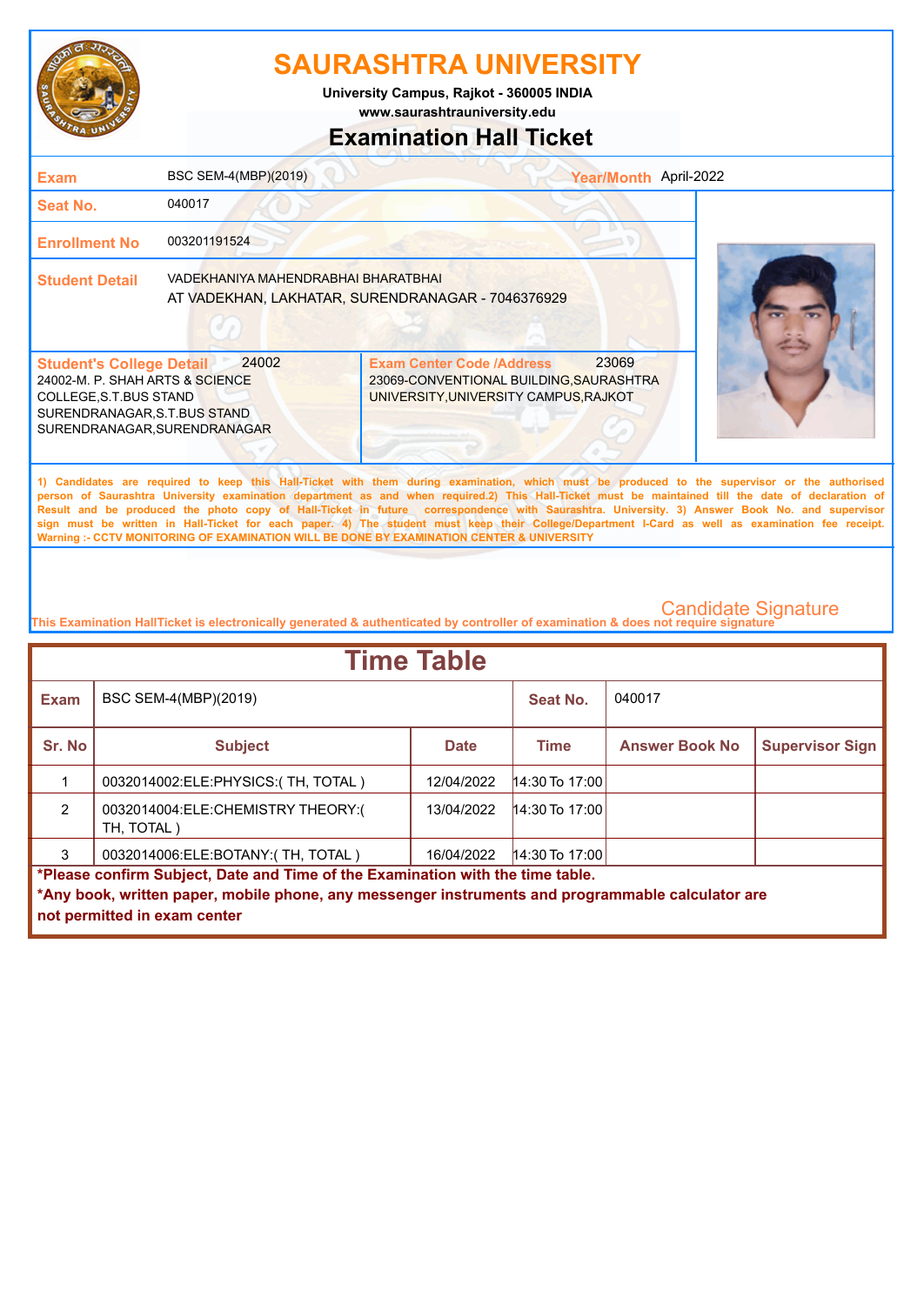

**www.saurashtrauniversity.edu University Campus, Rajkot - 360005 INDIA**

### **Examination Hall Ticket**

| <b>Exam</b>                                                                                                                                               | BSC SEM-4(MBP)(2019)                                                 |                                                                                                                                                                                                                                                                                                                                                                                                                                                                                                                                                                                                                                                                                                     | Year/Month April-2022                |
|-----------------------------------------------------------------------------------------------------------------------------------------------------------|----------------------------------------------------------------------|-----------------------------------------------------------------------------------------------------------------------------------------------------------------------------------------------------------------------------------------------------------------------------------------------------------------------------------------------------------------------------------------------------------------------------------------------------------------------------------------------------------------------------------------------------------------------------------------------------------------------------------------------------------------------------------------------------|--------------------------------------|
| Seat No.                                                                                                                                                  | 040018                                                               |                                                                                                                                                                                                                                                                                                                                                                                                                                                                                                                                                                                                                                                                                                     |                                      |
| <b>Enrollment No</b>                                                                                                                                      | 003201191476                                                         |                                                                                                                                                                                                                                                                                                                                                                                                                                                                                                                                                                                                                                                                                                     |                                      |
| <b>Student Detail</b>                                                                                                                                     | RAOL RAVIRAJSINH PRADYUMANSINH<br>LIMBDI, SURENDRANAGAR - 8000075842 | NEAR RAJPUT SAMAJWADI, SHUKL PA MEIN ROAD, LIMBDI,                                                                                                                                                                                                                                                                                                                                                                                                                                                                                                                                                                                                                                                  |                                      |
| <b>Student's College Detail</b><br>24002-M. P. SHAH ARTS & SCIENCE<br>COLLEGE.S.T.BUS STAND<br>SURENDRANAGAR.S.T.BUS STAND<br>SURENDRANAGAR.SURENDRANAGAR | 24002                                                                | 23069<br><b>Exam Center Code /Address</b><br>23069-CONVENTIONAL BUILDING, SAURASHTRA<br>UNIVERSITY, UNIVERSITY CAMPUS, RAJKOT                                                                                                                                                                                                                                                                                                                                                                                                                                                                                                                                                                       | <b>RAOL RAVIRAJSINH</b><br>05/02/200 |
|                                                                                                                                                           |                                                                      | 1) Candidates are required to keep this Hall-Ticket with them during examination, which must be produced to the supervisor or the authorised<br>person of Saurashtra University examination department as and when required.2) This Hall-Ticket must be maintained till the date of declaration of<br>Result and be produced the photo copy of Hall-Ticket in future correspondence with Saurashtra. University. 3) Answer Book No. and supervisor<br>sign must be written in Hall-Ticket for each paper. 4) The student must keep their College/Department I-Card as well as examination fee receipt.<br>Warning :- CCTV MONITORING OF EXAMINATION WILL BE DONE BY EXAMINATION CENTER & UNIVERSITY |                                      |
|                                                                                                                                                           |                                                                      | This Examination HallTicket is electronically generated & authenticated by controller of examination & does not require signature                                                                                                                                                                                                                                                                                                                                                                                                                                                                                                                                                                   | <b>Candidate Signature</b>           |

| <b>Time Table</b>                                                                                 |                                    |             |                  |                       |                        |
|---------------------------------------------------------------------------------------------------|------------------------------------|-------------|------------------|-----------------------|------------------------|
| <b>Exam</b>                                                                                       | BSC SEM-4(MBP)(2019)               | Seat No.    | 040018           |                       |                        |
| Sr. No                                                                                            | <b>Subject</b>                     | <b>Date</b> | <b>Time</b>      | <b>Answer Book No</b> | <b>Supervisor Sign</b> |
|                                                                                                   | 0032014002:ELE:PHYSICS:(TH, TOTAL) | 12/04/2022  | $14:30$ To 17:00 |                       |                        |
| 2                                                                                                 | 0032014006:ELE:BOTANY:(TH, TOTAL)  | 16/04/2022  | $14:30$ To 17:00 |                       |                        |
| *Please confirm Subject, Date and Time of the Examination with the time table.                    |                                    |             |                  |                       |                        |
| *Any book, written paper, mobile phone, any messenger instruments and programmable calculator are |                                    |             |                  |                       |                        |
|                                                                                                   | not permitted in exam center       |             |                  |                       |                        |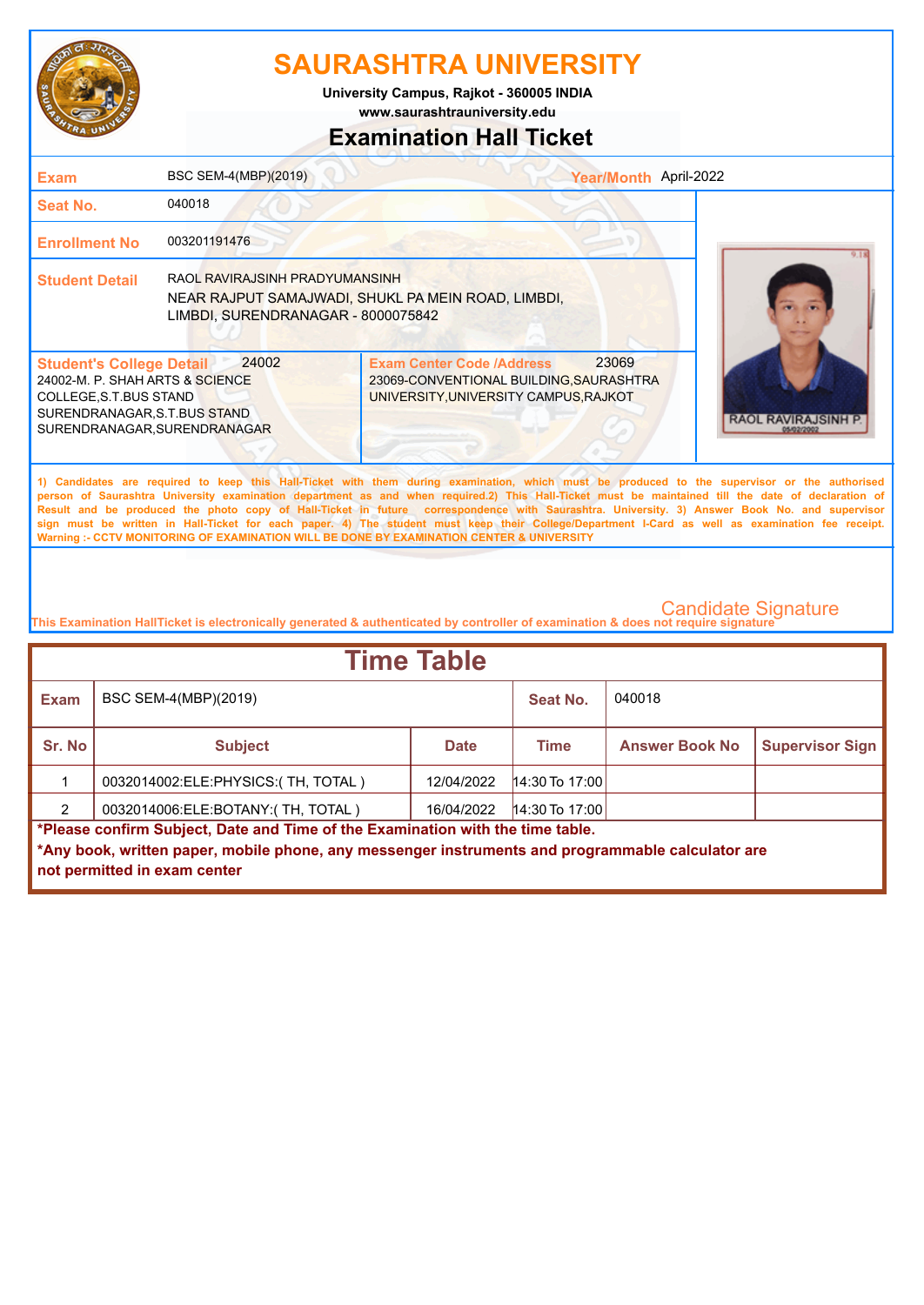

**University Campus, Rajkot - 360005 INDIA**

**www.saurashtrauniversity.edu**

### **Examination Hall Ticket**

| <b>Exam</b>                                                                                                                                                  | BSC SEM-4(MBP)(2019)          | Year/Month April-2022                                                                                                                                                                                                                                                                                                                                                                                                                                                                                                                                                                                                                                                                               |  |
|--------------------------------------------------------------------------------------------------------------------------------------------------------------|-------------------------------|-----------------------------------------------------------------------------------------------------------------------------------------------------------------------------------------------------------------------------------------------------------------------------------------------------------------------------------------------------------------------------------------------------------------------------------------------------------------------------------------------------------------------------------------------------------------------------------------------------------------------------------------------------------------------------------------------------|--|
| Seat No.                                                                                                                                                     | 040019                        |                                                                                                                                                                                                                                                                                                                                                                                                                                                                                                                                                                                                                                                                                                     |  |
| <b>Enrollment No</b>                                                                                                                                         | 003201191353                  |                                                                                                                                                                                                                                                                                                                                                                                                                                                                                                                                                                                                                                                                                                     |  |
| <b>Student Detail</b>                                                                                                                                        | <b>GOYAL AKSHAY DHIRABHAI</b> | AT SANGOI TA SAYLA, SAYLA, SURENDRANAGAR - 9328526535                                                                                                                                                                                                                                                                                                                                                                                                                                                                                                                                                                                                                                               |  |
| <b>Student's College Detail</b><br>24002-M. P. SHAH ARTS & SCIENCE<br>COLLEGE, S.T.BUS STAND<br>SURENDRANAGAR, S.T.BUS STAND<br>SURENDRANAGAR, SURENDRANAGAR | 24002                         | 23069<br><b>Exam Center Code /Address</b><br>23069-CONVENTIONAL BUILDING, SAURASHTRA<br>UNIVERSITY, UNIVERSITY CAMPUS, RAJKOT                                                                                                                                                                                                                                                                                                                                                                                                                                                                                                                                                                       |  |
|                                                                                                                                                              |                               | 1) Candidates are required to keep this Hall-Ticket with them during examination, which must be produced to the supervisor or the authorised<br>person of Saurashtra University examination department as and when required.2) This Hall-Ticket must be maintained till the date of declaration of<br>Result and be produced the photo copy of Hall-Ticket in future correspondence with Saurashtra. University. 3) Answer Book No. and supervisor<br>sign must be written in Hall-Ticket for each paper. 4) The student must keep their College/Department I-Card as well as examination fee receipt.<br>Warning :- CCTV MONITORING OF EXAMINATION WILL BE DONE BY EXAMINATION CENTER & UNIVERSITY |  |

| <b>Time Table</b>                                                                                 |                                                                         |             |                       |                        |  |  |
|---------------------------------------------------------------------------------------------------|-------------------------------------------------------------------------|-------------|-----------------------|------------------------|--|--|
| <b>Exam</b>                                                                                       | BSC SEM-4(MBP)(2019)                                                    |             | Seat No.              | 040019                 |  |  |
| Sr. No                                                                                            | <b>Subject</b>                                                          | <b>Time</b> | <b>Answer Book No</b> | <b>Supervisor Sign</b> |  |  |
|                                                                                                   | 0032014001:LAN:SCIENTIFIC TECHNICAL<br>COMMUNICATION SKILL: (TH, TOTAL) | 11/04/2022  | $14:30$ To 17:00      |                        |  |  |
| $\mathcal{P}$                                                                                     | 0032014004:ELE:CHEMISTRY THEORY:(<br>TH, TOTAL)                         | 13/04/2022  | $14:30$ To 17:00      |                        |  |  |
| *Please confirm Subject, Date and Time of the Examination with the time table.                    |                                                                         |             |                       |                        |  |  |
| *Any book, written paper, mobile phone, any messenger instruments and programmable calculator are |                                                                         |             |                       |                        |  |  |
|                                                                                                   | not permitted in exam center                                            |             |                       |                        |  |  |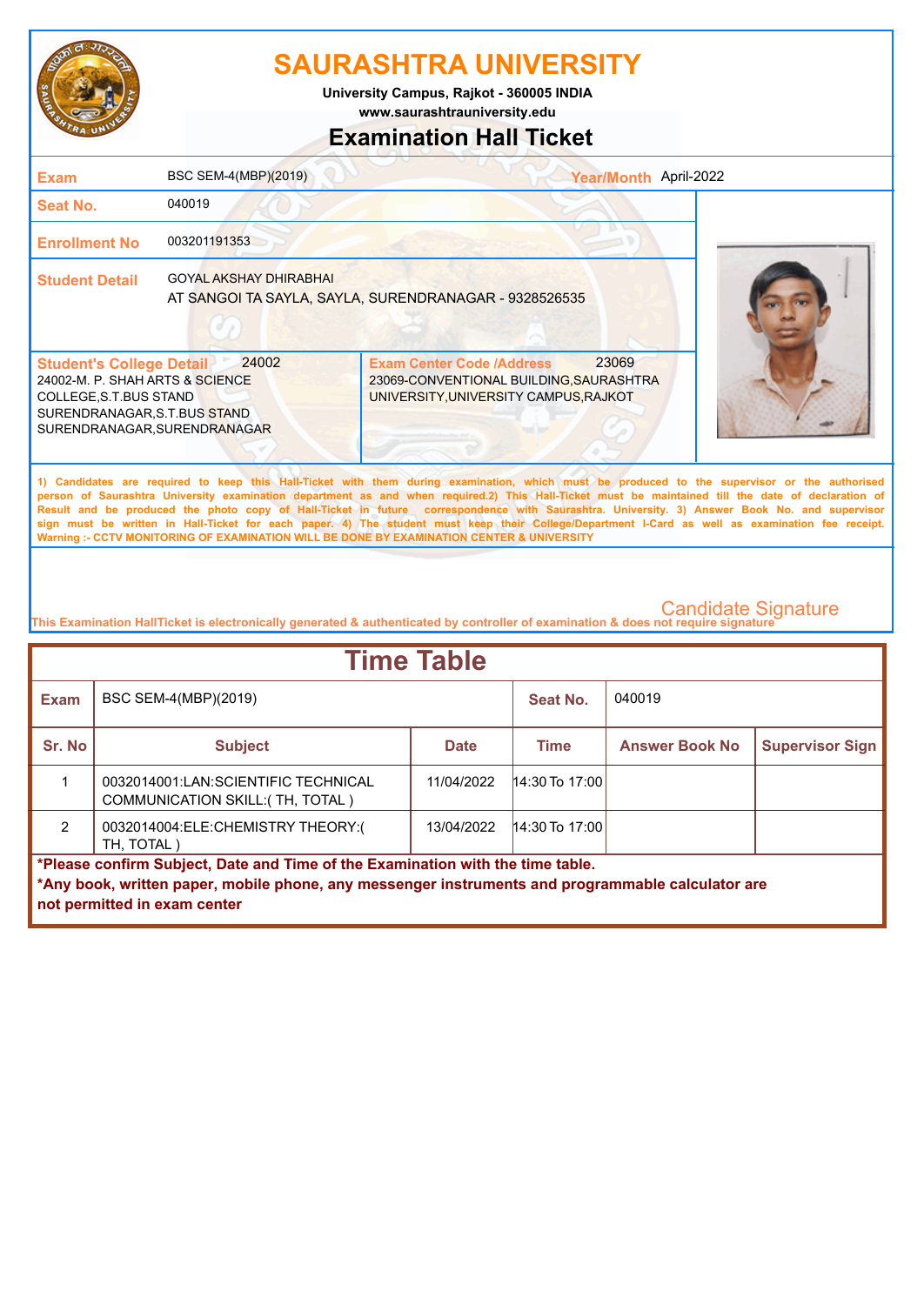

**www.saurashtrauniversity.edu University Campus, Rajkot - 360005 INDIA**

### **Examination Hall Ticket**

| <b>Exam</b>                                                                                                                                                            | BSC SEM-4(MBP)(2019)                                                                                                                                 |                                                                                                                                                                                                                                                                                                    | Year/Month April-2022 |  |
|------------------------------------------------------------------------------------------------------------------------------------------------------------------------|------------------------------------------------------------------------------------------------------------------------------------------------------|----------------------------------------------------------------------------------------------------------------------------------------------------------------------------------------------------------------------------------------------------------------------------------------------------|-----------------------|--|
| Seat No.                                                                                                                                                               | 040020                                                                                                                                               |                                                                                                                                                                                                                                                                                                    |                       |  |
| <b>Enrollment No</b>                                                                                                                                                   | 003201191459                                                                                                                                         |                                                                                                                                                                                                                                                                                                    |                       |  |
| <b>Student Detail</b>                                                                                                                                                  | PARMAR PARESHKUMAR PITAMBARBHAI<br>out side of shiyani pol, satvara para, chhagan harkhani<br>society, wadhwan., wadhwan, surendranagar - 9512641678 |                                                                                                                                                                                                                                                                                                    |                       |  |
| 24002<br><b>Student's College Detail</b><br>24002-M. P. SHAH ARTS & SCIENCE<br>COLLEGE, S.T. BUS STAND<br>SURENDRANAGAR, S.T.BUS STAND<br>SURENDRANAGAR, SURENDRANAGAR |                                                                                                                                                      | <b>Exam Center Code /Address</b><br>23069-CONVENTIONAL BUILDING, SAURASHTRA<br>UNIVERSITY, UNIVERSITY CAMPUS, RAJKOT                                                                                                                                                                               | 23069                 |  |
|                                                                                                                                                                        |                                                                                                                                                      | 1) Candidates are required to keep this Hall-Ticket with them during examination, which must be produced to the supervisor or the authorised<br>person of Saurashtra University examination department as and when required.2) This Hall-Ticket must be maintained till the date of declaration of |                       |  |

**Result and be produced the photo copy of Hall-Ticket in future correspondence with Saurashtra. University. 3) Answer Book No. and supervisor sign must be written in Hall-Ticket for each paper. 4) The student must keep their College/Department I-Card as well as examination fee receipt. Warning :- CCTV MONITORING OF EXAMINATION WILL BE DONE BY EXAMINATION CENTER & UNIVERSITY**

| <b>Time Table</b>                                                                                                                                                                                                   |                                                 |             |                  |                       |                        |  |
|---------------------------------------------------------------------------------------------------------------------------------------------------------------------------------------------------------------------|-------------------------------------------------|-------------|------------------|-----------------------|------------------------|--|
| <b>Exam</b>                                                                                                                                                                                                         | BSC SEM-4(MBP)(2019)                            |             | Seat No.         | 040020                |                        |  |
| Sr. No                                                                                                                                                                                                              | <b>Subject</b>                                  | <b>Date</b> | <b>Time</b>      | <b>Answer Book No</b> | <b>Supervisor Sign</b> |  |
|                                                                                                                                                                                                                     | 0032014004:ELE:CHEMISTRY THEORY:(<br>TH, TOTAL) | 13/04/2022  | $14:30$ To 17:00 |                       |                        |  |
| *Please confirm Subject, Date and Time of the Examination with the time table.<br>*Any book, written paper, mobile phone, any messenger instruments and programmable calculator are<br>not permitted in exam center |                                                 |             |                  |                       |                        |  |